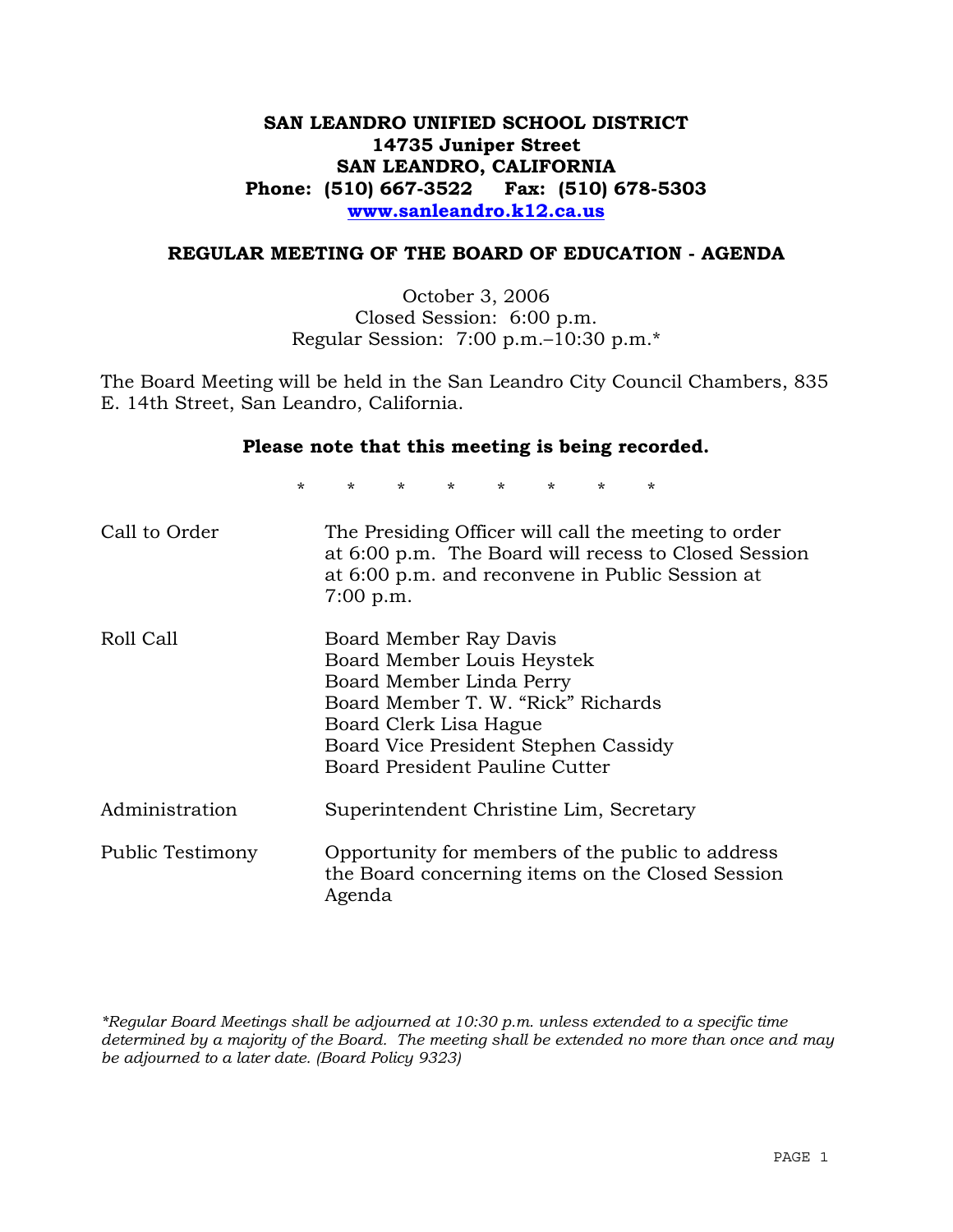Prior to the Public Session, the Board will meet in Closed Session pursuant to Education Code Sections 35146 and 48918(c), and Government Code Sections 54957, 54956.9(b), 54956.8, and 54956.9.

- a) Student Expulsions
- b) Public Employee Performance Evaluation, Title: Superintendent's Evaluation
- c) Public Employee Discipline/Dismissal/Release
- d) Conference with Legal Counsel Anticipated Litigation Significant exposure to litigation
- e) Public Employee Appointment Title: Grant Coordinator of Student Support Services
- f) Conference with Real Property Negotiator Property(ies)
- g) Conference with Legal Counsel Existing Litigation

| Report Closed<br><b>Session Action</b> | Motion __________ Second __________ Vote ________ |                                                                                           |                                                                                                                                                                                                                                                                                                                                                                                                                                                                                                                                                                                                                                                                                                                                                                                                                                                                                                                                                                                                                        |
|----------------------------------------|---------------------------------------------------|-------------------------------------------------------------------------------------------|------------------------------------------------------------------------------------------------------------------------------------------------------------------------------------------------------------------------------------------------------------------------------------------------------------------------------------------------------------------------------------------------------------------------------------------------------------------------------------------------------------------------------------------------------------------------------------------------------------------------------------------------------------------------------------------------------------------------------------------------------------------------------------------------------------------------------------------------------------------------------------------------------------------------------------------------------------------------------------------------------------------------|
| Pledge of Allegiance                   |                                                   |                                                                                           |                                                                                                                                                                                                                                                                                                                                                                                                                                                                                                                                                                                                                                                                                                                                                                                                                                                                                                                                                                                                                        |
| Approve Agenda                         | Motion __________ Second __________ Vote ________ |                                                                                           | Approve the Regular Meeting Agenda of Oct. 3, 2006.                                                                                                                                                                                                                                                                                                                                                                                                                                                                                                                                                                                                                                                                                                                                                                                                                                                                                                                                                                    |
| Legal Statement                        | 54954.2(a)                                        |                                                                                           | Members of the audience who wish to address the<br>Board are asked to complete the yellow card available at<br>the entrance and submit it to the Board's Administrative<br>Assistant. Speakers who have completed the card will be<br>called when the item is reached on the agenda or, for<br>non-agenda items, during the Public Testimony. Cards<br>are to be turned in before the item is reached on the<br>agenda. Please note that this meeting is being recorded.<br>State law prohibits the Board of Education from taking<br>any action on or discussing items that are not on the<br>posted agenda except to A) briefly respond to statements<br>made or questions posed by the public in attendance; B)<br>ask questions for clarification; C) provide a reference to a<br>staff member or other resource for factual information in<br>response to the inquiry; or D) ask a staff member to<br>report back on the matter at the next meeting and/or put<br>it on a future agenda. (Government Code Section |
| <b>REPORTS</b>                         |                                                   | Parks & Recreation Commission Report: Dean<br>Koenig, San Leandro Unified School District |                                                                                                                                                                                                                                                                                                                                                                                                                                                                                                                                                                                                                                                                                                                                                                                                                                                                                                                                                                                                                        |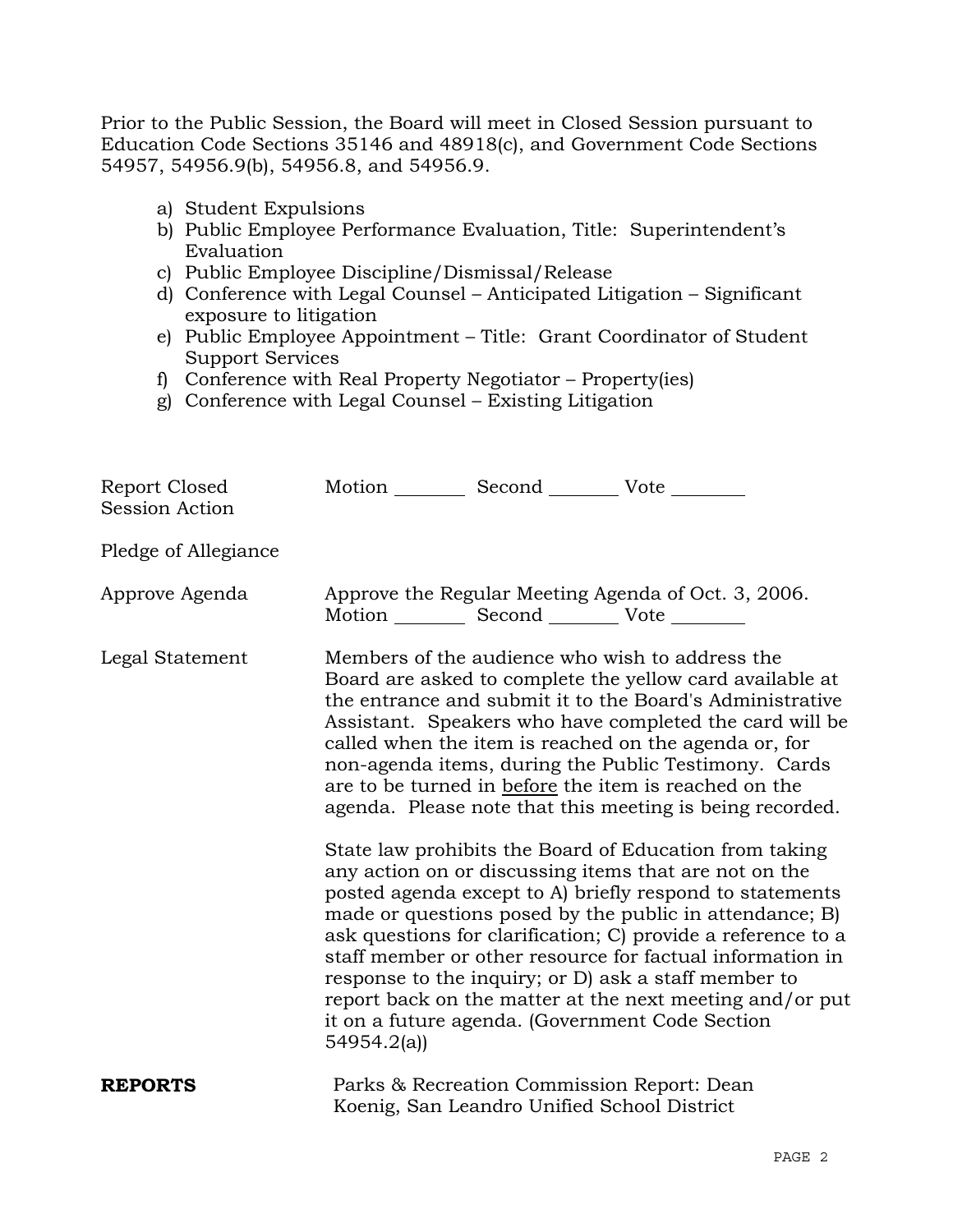## Representative

### **PRESENTATIONS**

- \* Dave Casentini (Program Director) will present a recap of the successful Washington Elementary School energy project and the parameters of the new energy efficiency program which will benefit the schools in our District.
- \* Assistant Superintendent for Business Services, Leon Glaster, and Business Manager, Bruce Colby, will present the 2005-2006 Unaudited Actuals/2006-2007 Preliminary Multi-Year Projections.

#### **8 p.m. – Time Specific REPORTS -** Student Representatives' Reports

### **PUBLIC TESTIMONY ON NON-AGENDA ITEMS**

**REPORTS** Correspondence Superintendent's Report Board Committee Reports

- City/District Liaison
- Finance
- Policy

#### **CONSENT ITEMS**

These items are considered routine and may be enacted by a single motion. At the request of any member of the Board, any item on the consent agenda shall be removed and given individual consideration for action as a regular agenda item.

#### General Services

Minutes – September

| $1.1-C$<br>Approval of Board<br>Minutes – September<br>6, 2006 | <b>Staff Recommendation:</b><br>Approve the minutes of the regular board meeting<br>held on September 6, 2006.<br>Motion<br>Second<br>Vote |
|----------------------------------------------------------------|--------------------------------------------------------------------------------------------------------------------------------------------|
| $1.2-C$                                                        | <b>Staff Recommendation:</b>                                                                                                               |
| Approval of Board                                              | Approve the minutes of the regular board meeting                                                                                           |

Approve the minutes of the regular board meeting held on September 19, 2006.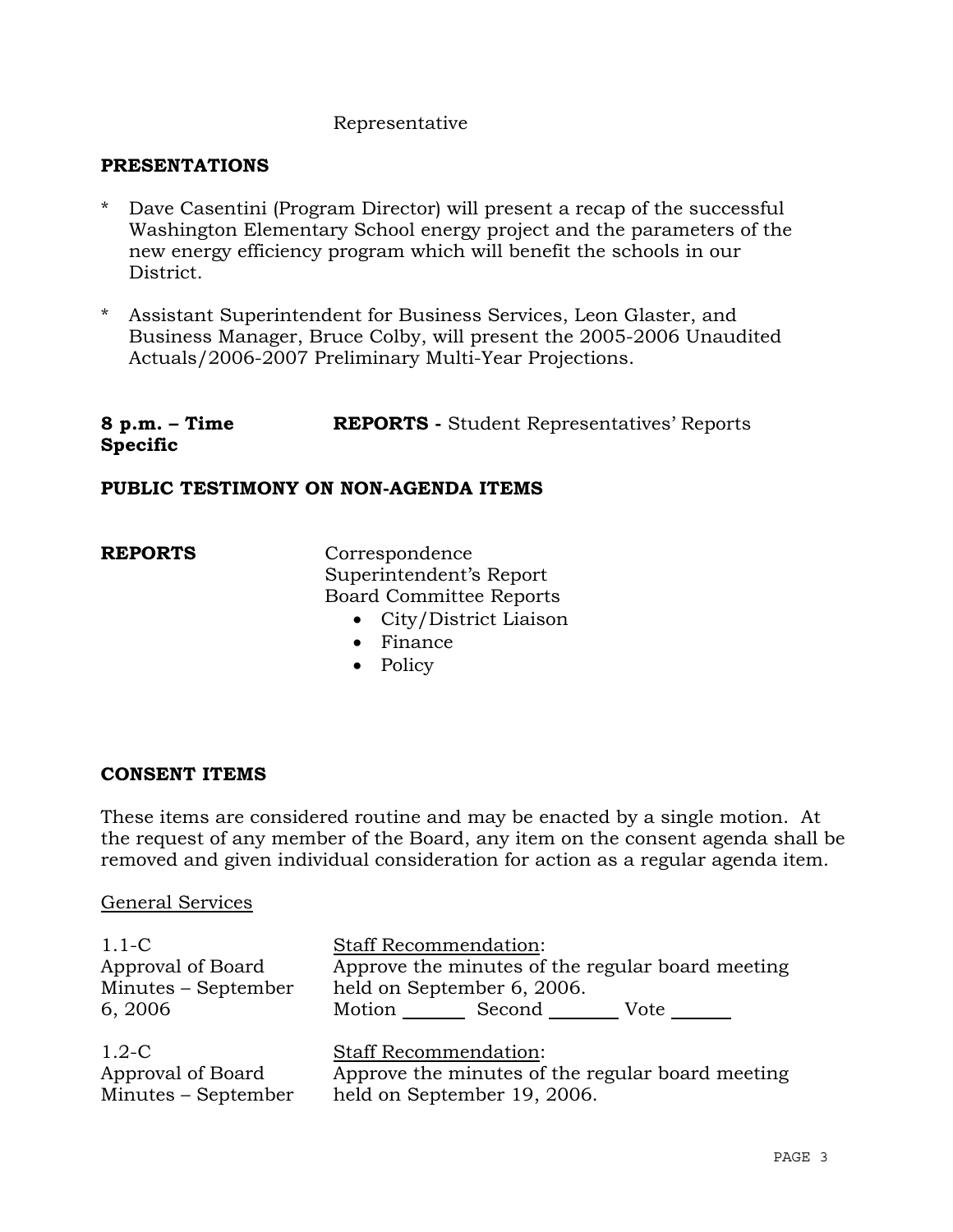| 19, 2006                                                                                                     |                                                          | Motion _________ Second __________ Vote _______                                                                                                |                                                                                                      |
|--------------------------------------------------------------------------------------------------------------|----------------------------------------------------------|------------------------------------------------------------------------------------------------------------------------------------------------|------------------------------------------------------------------------------------------------------|
| Human Resources                                                                                              |                                                          |                                                                                                                                                |                                                                                                      |
| $2.1-C$<br>Acceptance of<br>Personnel Report                                                                 | Staff Recommendation:                                    | Accept Personnel Report as submitted.<br>Motion _________ Second __________ Vote _______                                                       |                                                                                                      |
| $2.2 - C$<br>Renewal of Intern &<br><b>Student Teaching</b><br>Agreements                                    | <b>Staff Recommendation:</b><br>CalState TEACH.          | Approve the renewal of the Intern & Student<br>Teaching Agreements between the District and<br>Motion _________ Second __________ Vote _______ |                                                                                                      |
| $2.3-C$<br>Resolution #06-44<br>Authorizing<br>Certificated Staff to<br>Teach with a Variable<br>Term Waiver | Staff Recommendation:                                    | staff to teach with a variable term waiver.<br>Motion _________ Second __________ Vote _______                                                 | Adopt Resolution #06-44 authorizing certificated                                                     |
| $2.4-C$<br>Resolution #06-45,<br>Teachers Teaching Out<br>of Subject Area                                    | Staff Recommendation:<br>Education Code 44258.2.         | teach out of their major/minor area per<br>Motion Second Vote ______                                                                           | Adopt Resolution #06-44 authorizing holder of a<br>Single Subject or Standard Teaching Credential to |
| $2.5-C$<br>Resolution #06-46,<br>Teachers Teaching Out<br>of Subject Area                                    | <b>Staff Recommendation:</b><br>Education Code 44256(b). | to teach out of their major/minor area per<br>Motion _________ Second ___________ Vote _______                                                 | Adopt Resolution #06-46 authorizing holders of a<br>Multiple Subject or Standard Teacher Credential  |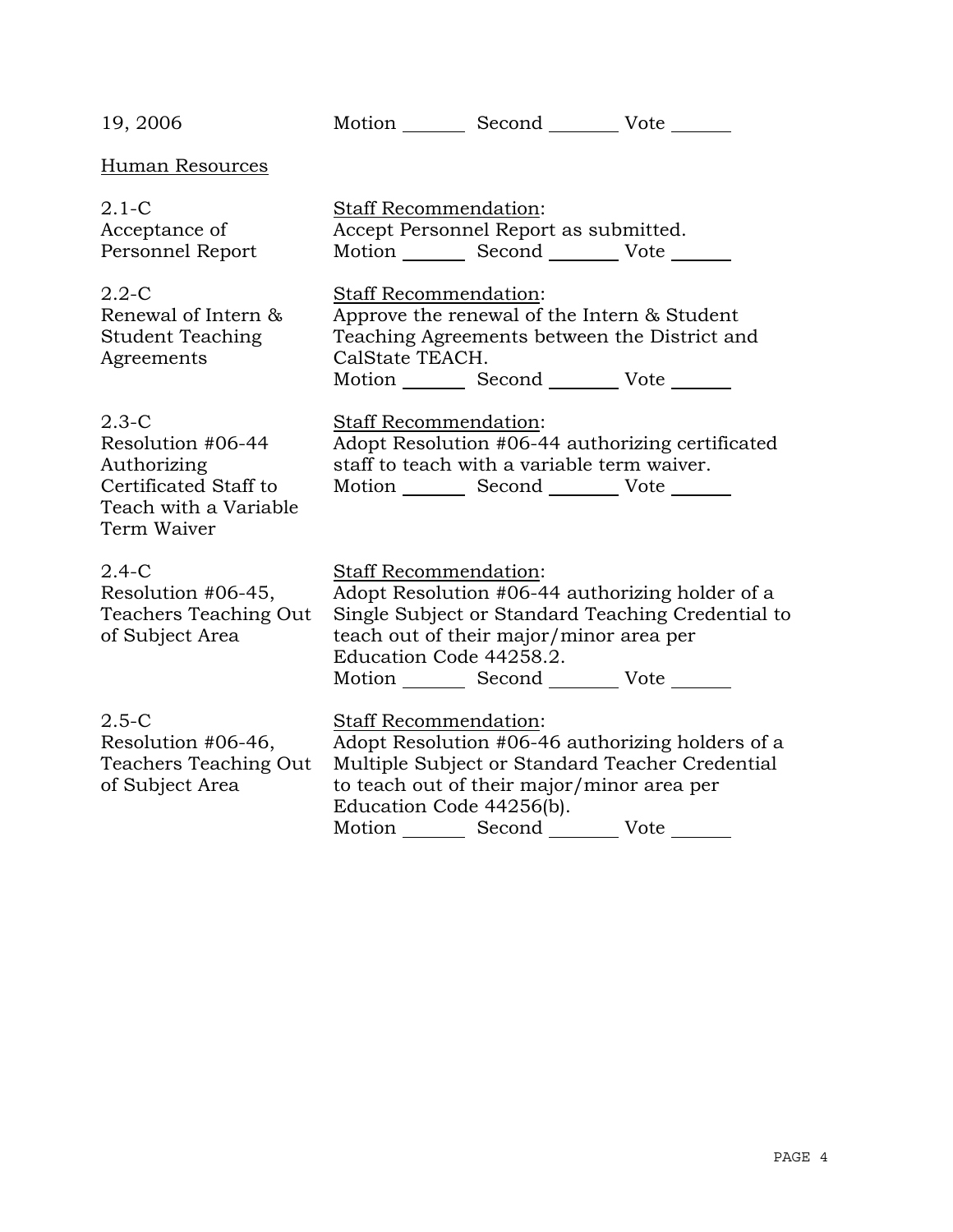# Educational Services

| $3.1-C$<br>Acceptance of<br>Donations                                                                                               | <b>Staff Recommendation:</b><br>Approve the acceptance of gifts to the District as<br>follows:                                                                                                                               |  |  |
|-------------------------------------------------------------------------------------------------------------------------------------|------------------------------------------------------------------------------------------------------------------------------------------------------------------------------------------------------------------------------|--|--|
|                                                                                                                                     | Garfield Elementary School<br>\$50 for general purposes from Charles Bos                                                                                                                                                     |  |  |
|                                                                                                                                     | Roosevelt Elementary School<br>\$500 for the "Helen Ross Promising Young"<br>Reader Scholarship" from the Making Futures<br>Bright/Fidelity Gift Fund.                                                                       |  |  |
|                                                                                                                                     | Motion _________ Second __________ Vote _______                                                                                                                                                                              |  |  |
| $3.2-C$<br>Proposed Stipulated<br><b>Expulsion Order</b>                                                                            | Staff Recommendation:<br>Approve the stipulated expulsion recommendation<br>from the Director of Student Support Services for<br>student $E1-06/07$ .<br>Motion _________ Second __________ Vote _______                     |  |  |
| $3.3-C$<br>San Leandro Adult<br>School Courses for<br>2004-2005                                                                     | Staff Recommendation:<br>Approve the San Leandro Adult Education<br>Courses for the 2006-2007 school year for<br>submission to the California Department of<br>Education.<br>Motion _________ Second __________ Vote _______ |  |  |
| $3.4-C$<br>Two Out-of-State Field<br>Trips for San Leandro<br>High School's DECA<br>Students                                        | Staff Recommendation:<br>Approve the two Out-of-State Field Trips for San<br>Leandro High School's DECA students.<br>Motion _________ Second __________ Vote _______                                                         |  |  |
| $3.5-C$<br>Discarding Old Library<br>Books at McKinley<br><b>Elementary School</b>                                                  | Staff Recommendation:<br>Approve discarding outdated and damaged library<br>books at McKinley Elementary School.<br>Motion _________ Second __________ Vote _______                                                          |  |  |
| $3.6-C$<br><b>Consultant Contract</b><br>for RT Fisher &<br>Associates – Home of<br>the QUAD<br>Business, Operations and Facilities | Staff Recommendation:<br>Approve the consultant contract for RT Fisher &<br>Associates - Home of QUAD.<br>Motion _________ Second __________ Vote _______                                                                    |  |  |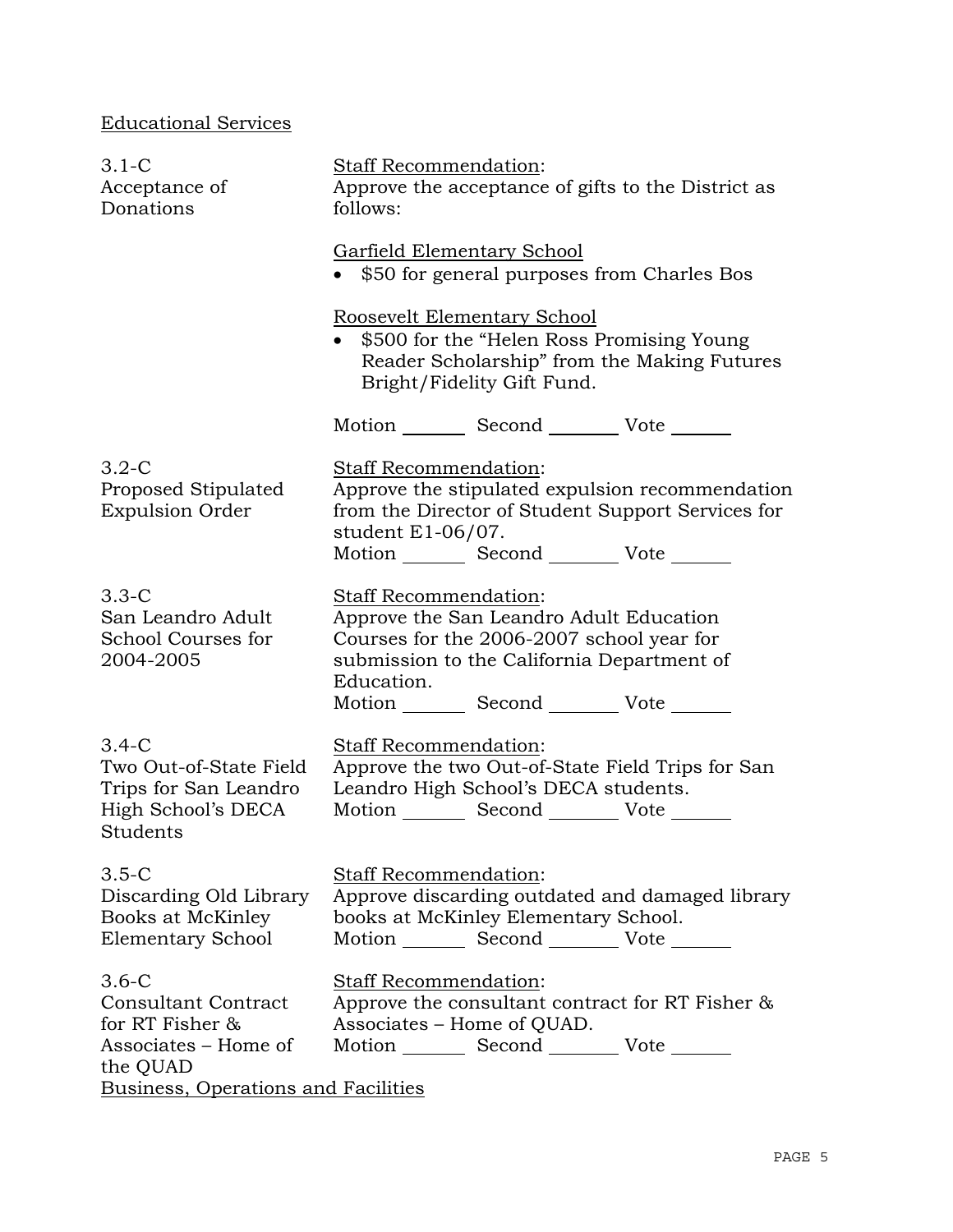| $4.1 - C$                                                                                          | Staff Recommendation:                                                                                                                                 |
|----------------------------------------------------------------------------------------------------|-------------------------------------------------------------------------------------------------------------------------------------------------------|
| Resolution #06-41 to                                                                               | Adopt Resolution #06-41 to declare certain                                                                                                            |
| Declare Certain                                                                                    | equipment surplus and/or obsolete due to the age                                                                                                      |
| Equipment Surplus                                                                                  | and condition of the designated equipment.                                                                                                            |
| and/or Obsolete.                                                                                   | Motion Second Vote ______                                                                                                                             |
| $4.2-C$<br>2005/06 Financial<br><b>Unaudited Actuals</b>                                           | <b>Staff Recommendation:</b><br>Approve the 2005/06 Financial Unaudited<br>Actuals as presented.<br>Motion _________ Second __________ Vote _______   |
| $4.3-C$                                                                                            | <b>Staff Recommendation:</b>                                                                                                                          |
| Resolution #06-42                                                                                  | Adopt Resolution #06-42, 2005-2006 Gann Limit.                                                                                                        |
| 2005-2007 Gann Limit                                                                               | Motion _________ Second __________ Vote _______                                                                                                       |
| $4.4 - C$<br>Resolution #06-43<br>K-12 State-wide School<br><b>Facility Bond</b><br>Proposition 1D | Staff Recommendation:<br>Adopt Resolution #06-43 in support of $K-12$<br>State-wide School Facility Bond Proposition 1D.<br>Motion Second Vote ______ |
| $4.5-C$                                                                                            | <b>Staff Recommendation:</b>                                                                                                                          |
| Liability Claim                                                                                    | Approve the recommendation of San Leandro                                                                                                             |
| Submitted to San                                                                                   | Unified School District and deny the claim                                                                                                            |
| Leandro Unified School                                                                             | presented.                                                                                                                                            |
| District                                                                                           | Motion Second Vote                                                                                                                                    |

### **CONFERENCE ITEMS**

Educational Services

3.1-CF Board Policy 3515.5 Sex Offender Notification

Staff Recommendation: The Board will discuss and consider approving Board Policy 3515.5, Sex Offender Notification. Motion Second Vote \_\_\_\_\_\_